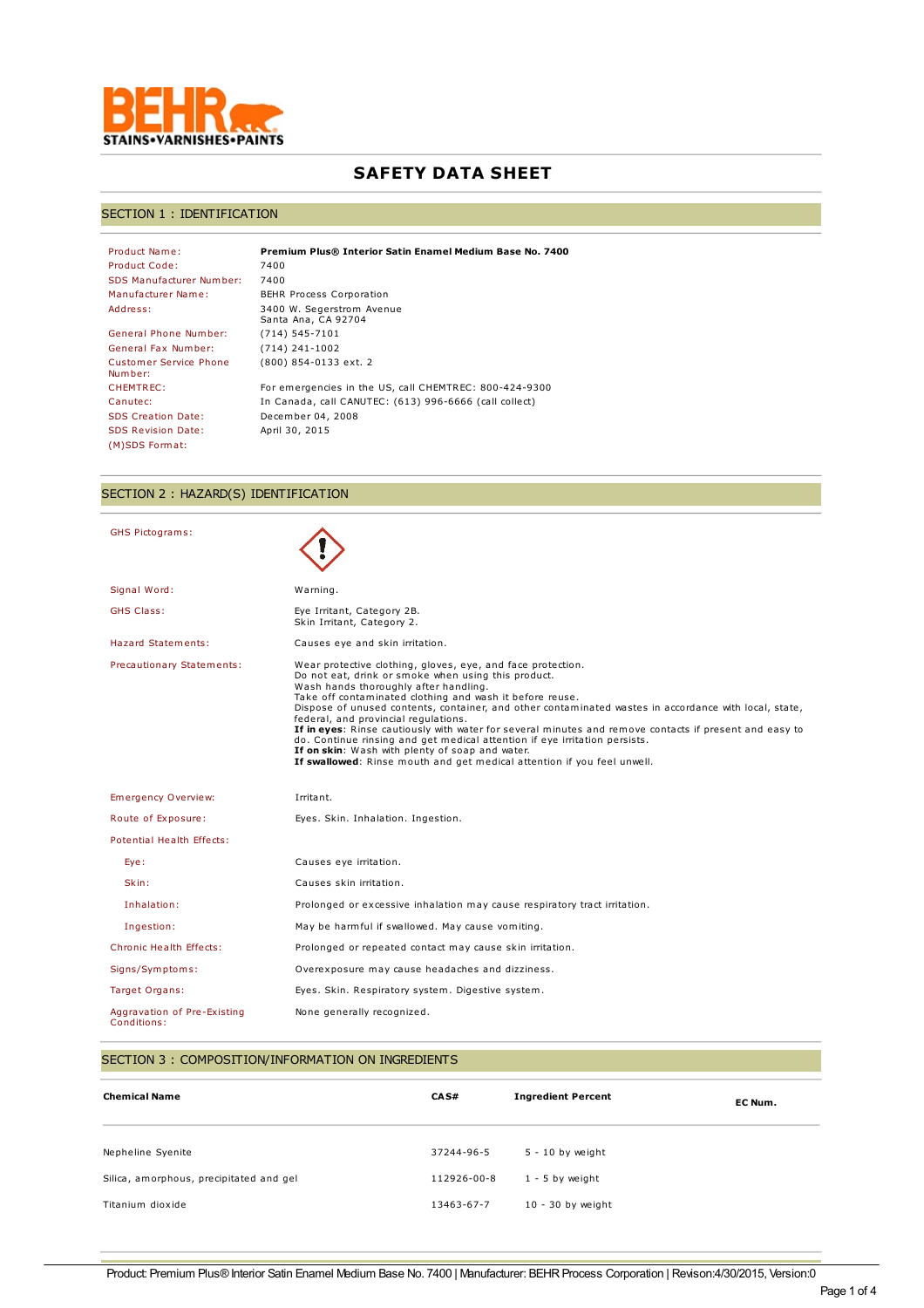#### SECTION 4 : FIRST AID MEASURES

| Eye Contact:  | Immediately flush eyes with plenty of water for at least 15 to 20 minutes. Ensure adequate flushing of<br>the eyes by separating the eyelids with fingers. Remove contacts if present and easy to do. Continue<br>rinsing. Get medical attention, if irritation or symptoms of overexposure persists. |
|---------------|-------------------------------------------------------------------------------------------------------------------------------------------------------------------------------------------------------------------------------------------------------------------------------------------------------|
| Skin Contact: | Immediately wash skin with soap and plenty of water.<br>Get medical attention if irritation develops or persists.                                                                                                                                                                                     |
| Inhalation:   | If inhaled, remove to fresh air. If not breathing, give artificial respiration or give oxygen by trained<br>personnel. Seek immediate medical attention.                                                                                                                                              |
| Ingestion:    | If swallowed, do NOT induce vomiting. Call a physician or poison control center immediately. Never give<br>anything by mouth to an unconscious person.                                                                                                                                                |

## SECTION 5 : FIRE FIGHTING MEASURES

| Flash Point:                     | None.                                                                                                                            |
|----------------------------------|----------------------------------------------------------------------------------------------------------------------------------|
| Lower Flammable/Explosive Limit: | Not applicable.                                                                                                                  |
| Upper Flammable/Explosive Limit: | Not applicable.                                                                                                                  |
| Extinguishing Media:             | Use alcohol resistant foam, carbon dioxide, dry chemical, or water fog or spray when fighting fires<br>involving this material.  |
| Protective Equipment:            | As in any fire, wear Self-Contained Breathing Apparatus (SCBA), MSHA/NIOSH (approved or equivalent)<br>and full protective gear. |
| <b>NFPA Ratings:</b>             |                                                                                                                                  |
| <b>NFPA Health:</b>              |                                                                                                                                  |
| NFPA Flammability:               |                                                                                                                                  |
| NFPA Reactivity:                 | $\Omega$                                                                                                                         |

#### SECTION 6 : ACCIDENTAL RELEASE MEASURES

| <b>Personal Precautions:</b> | Evacuate area and keep unnecessary and unprotected personnel from entering the spill area. Use<br>proper personal protective equipment as listed in Section 8.                                                                               |
|------------------------------|----------------------------------------------------------------------------------------------------------------------------------------------------------------------------------------------------------------------------------------------|
| Environmental Precautions:   | Avoid runoff into storm sewers, ditches, and waterways.                                                                                                                                                                                      |
| Methods for containment:     | Contain spills with an inert absorbent material such as soil or sand. Prevent from spreading by<br>covering, diking or other means. Provide ventilation.                                                                                     |
| Methods for cleanup:         | Clean up spills immediately observing precautions in the protective equipment section. Place into a<br>suitable container for disposal. Provide ventilation. After removal, flush spill area with soap and water<br>to remove trace residue. |

| SECTION 7: HANDLING and STORAGE |                                                                                                                                                                             |  |
|---------------------------------|-----------------------------------------------------------------------------------------------------------------------------------------------------------------------------|--|
|                                 |                                                                                                                                                                             |  |
| Handling:                       | Use with adequate ventilation. Avoid breathing vapor and contact with eyes, skin and clothing.                                                                              |  |
| Storage:                        | Store in a cool, dry, well ventilated area away from sources of heat, combustible materials, and<br>incompatible substances. Keep container tightly closed when not in use. |  |
| Hygiene Practices:              | Wash thoroughly after handling. Avoid contact with eyes and skin. Avoid inhaling vapor or mist.                                                                             |  |

## SECTION 8: EXPOSURE CONTROLS, PERSONAL PROTECTION

| <b>Engineering Controls:</b>   | Use appropriate engineering control such as process enclosures, local exhaust ventilation, or other<br>engineering controls to control airborne levels below recommended exposure limits. Good general<br>ventilation should be sufficient to control airborne levels. Where such systems are not effective wear<br>suitable personal protective equipment, which performs satisfactorily and meets OSHA or other<br>recognized standards. Consult with local procedures for selection, training, inspection and maintenance<br>of the personal protective equipment. |  |
|--------------------------------|-----------------------------------------------------------------------------------------------------------------------------------------------------------------------------------------------------------------------------------------------------------------------------------------------------------------------------------------------------------------------------------------------------------------------------------------------------------------------------------------------------------------------------------------------------------------------|--|
| Eye/Face Protection:           | Wear appropriate protective glasses or splash goggles as described by 29 CFR 1910.133, OSHA eye<br>and face protection requlation, or the European standard EN 166.                                                                                                                                                                                                                                                                                                                                                                                                   |  |
| Skin Protection Description:   | Chemical-resistant gloves and chemical goggles, face-shield and synthetic apron or coveralls should be<br>used to prevent contact with eyes, skin or clothing.                                                                                                                                                                                                                                                                                                                                                                                                        |  |
| <b>Respiratory Protection:</b> | A NIOSH approved air-purifying respirator with an organic vapor cartridge or canister may be<br>permissible under certain circumstances where airborne concentrations are expected to exceed<br>exposure limits. Protection provided by air purifying respirators is limited. Use a positive pressure air<br>supplied respirator if there is any potential for an uncontrolled release, exposure levels are not known,<br>or any other circumstances where air purifying respirators may not provide adequate protection.                                             |  |
| Other Protective:              | Facilities storing or utilizing this material should be equipped with an eyewash facility and a safety<br>shower.                                                                                                                                                                                                                                                                                                                                                                                                                                                     |  |
| PPE Pictograms:                |                                                                                                                                                                                                                                                                                                                                                                                                                                                                                                                                                                       |  |

EXPOSURE GUIDELINES

**Silica, amorphous, precipitated and gel :** Guideline OSHA: PEL-TWA: 20 mppcf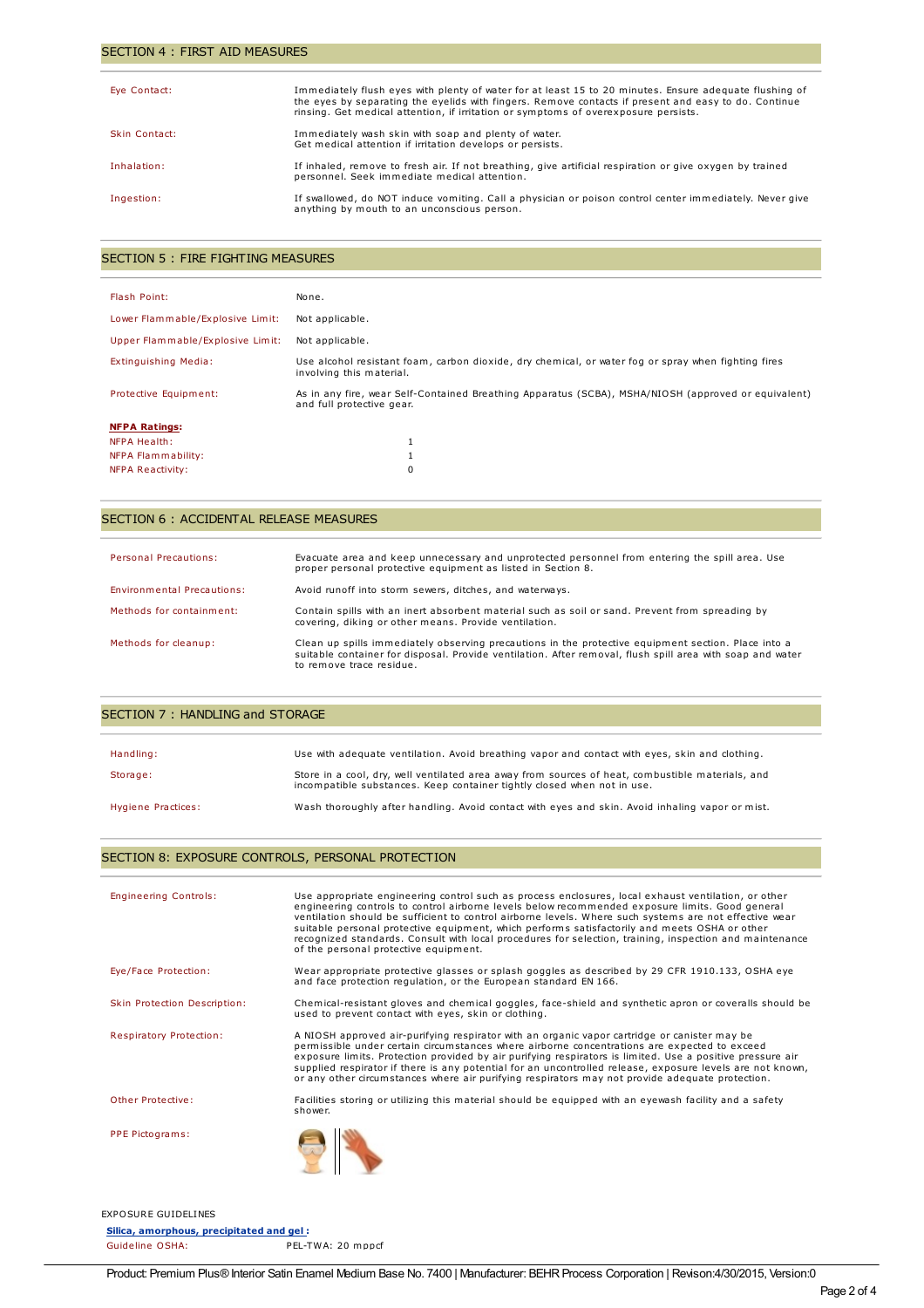Guideline ACGIH: TLV-TWA: 10 mg/m3

#### SECTION 9 : PHYSICAL and CHEMICAL PROPERTIES

| Physical State:                           | Liquid.                                                                      |
|-------------------------------------------|------------------------------------------------------------------------------|
| Color:                                    | White                                                                        |
| Odor:                                     | Slight.                                                                      |
| Odor Threshold:                           | Not applicable.                                                              |
| <b>Boiling Point:</b>                     | >99ºF (>37°C)                                                                |
| Melting Point:                            | Not applicable.                                                              |
| Density:                                  | 10.26                                                                        |
| Solubility:                               | Not applicable.                                                              |
| Vapor Density:                            | Not applicable.                                                              |
| Vapor Pressure:                           | Not applicable.                                                              |
| Evaporation Rate:                         | Not applicable.                                                              |
| pH:                                       | $7 - 10$                                                                     |
| Viscosity:                                | $50 - 140$                                                                   |
| Coefficient of Water/Oil<br>Distribution: | Not applicable.                                                              |
| Flammability:                             | Not applicable.                                                              |
| Flash Point:                              | None.                                                                        |
| <b>VOC Content:</b>                       | Material VOC: 1 gm/L(Includes Water)<br>Coating VOC.: 2 gm/L(Excludes Water) |

#### SECTION 10 : STABILITY and REACTIVITY

| Chemical Stability:       | Stable under normal temperatures and pressures.                                     |
|---------------------------|-------------------------------------------------------------------------------------|
| Hazardous Polymerization: | Not reported.                                                                       |
| Conditions to Avoid:      | Heat, flames, incompatible materials, and freezing or temperatures below 32 deg. F. |
| Incompatible Materials:   | Oxidizing agents. Strong acids and alkalis.                                         |

#### SECTION 11 : TOXICOLOGICAL INFORMATION

| Eye:                     | No relevant toxicological data for classification were found.                                                                                                                                                        |
|--------------------------|----------------------------------------------------------------------------------------------------------------------------------------------------------------------------------------------------------------------|
| Skin:                    | No relevant toxicological data for classification were found.                                                                                                                                                        |
| Inhalation:              | No relevant toxicological data for classification were found.                                                                                                                                                        |
| Ingestion:               | No relevant toxicological data for classification were found.                                                                                                                                                        |
| <b>Titanium dioxide:</b> |                                                                                                                                                                                                                      |
| Chronic Effects:         | Causes damage to organs through prolonged or repeated exposure to particulates or powder.<br>Normal application procedures for this product pose no hazard as to the release of respirable titanium<br>dioxide dust. |
| Carcinogenicity:         | IARC: Group 2B: Possibly carcinogenic to humans. Based on Inhalation studies in rats exposed to fine<br>or ultrafine particles (dust) of titanium dioxide.                                                           |

#### SECTION 12 : ECOLOGICAL INFORMATION

| Ecotoxicity:               | No ecotoxicity data was found for the product.       |
|----------------------------|------------------------------------------------------|
| <b>Environmental Fate:</b> | No environmental information found for this product. |

#### SECTION 13 : DISPOSAL CONSIDERATIONS

# Waste Disposal: Consult with the US EPA Guidelines listed in 40 CFR Part 261.3 for the classifications of hazardous waste prior to disposal. Furthermore, consult with your state and local waste requirements or guidelines, if applicable, to ensure compliance. Arrange disposal in accordance to the EPA and/or state and local guidelines.

#### SECTION 14 : TRANSPORT INFORMATION

DOT Shipping Name: Not restricted as a dangerous good.